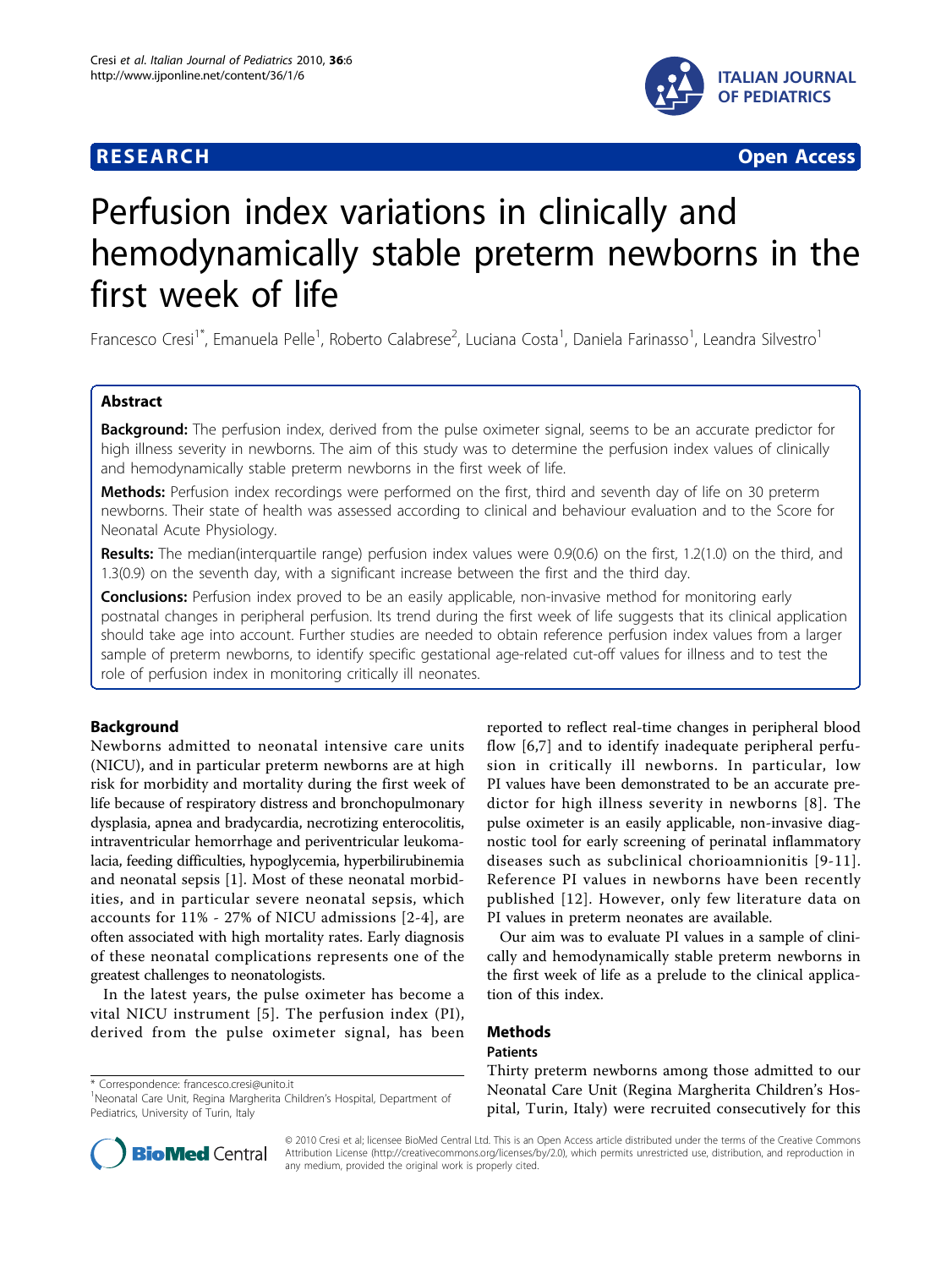observational study, between November 2007 and April 2008.

The inclusion criteria were clinically and hemodynamically stable conditions, gestational age between 28 and 36 weeks; Apgar score at 1 minute 6 to 10; no need for mechanical ventilation or other invasive procedures at birth.

The patients were considered stable according to the following criteria: normal skin colour, respiratory pattern and cry; normal posture, muscle tone and movements. No need for fraction of inspired oxygen  $\geq 0.24$ , normal heart rate (100-180 beats/min), normal respiratory rate (40-70 breaths/min), absence of prolonged apnoea episodes (>20 sec).

Newborns with risk factors for neonatal sepsis (prolonged or premature rupture of membranes, stained amniotic fluid, presence of maternal infections and/or fever immediately before delivery, chorioamnionitis, very preterm birth, perinatal asphyxia and presence of a central venous catheter) and newborns with congenital malformations (congenital heart diseases, congenital diaphragmatic hernias, neural tube defects) were excluded from the study.

The Institutional Ethics Committee approved the study protocol (Protocol number: 136/CEI). The parents were asked to provide background data with particular attention to pregnancy and delivery, and gave their written informed consent.

#### Study design

Clinical examinations, PI measurements and blood analyses were performed in the first week of life in compliance with the following protocol.

During the first 24 hours after admission, clinical and laboratory evaluations were carried out to assess the state of health, and the Score for Neonatal Acute Physiology (SNAP) was calculated [[13](#page-3-0)].

On the first, third and seventh day of life, PI values were recorded by an operator, as well as oxygen saturation (SpO2), pulse rate (PR) and respiratory rate (RR). PI measurement was assessed for 5 min/day in the morning, before feeding, while asleep or quietly awake and far from i.v. treatment. Because ambient light could affect oximeter operation, the probes were wrapped in opaque material. Body temperature and arterial blood pressure (BP) were also measured. Clinical examination was performed to evaluate vigilance, reactivity, crying pattern, skin colour, muscle tone and reflexes, bregmatic fontanelle. The study protocol also stated that, in case of any clinical sign and/or symptom suggesting cardiac pathologies, patients should undergo a cardiological examination and echocardiography, and that they should be excluded from the study if necessary. The presence of vomit and diarrhoea was also evaluated according to Nurse reports. On the first and seventh day of life, a blood sample was collected after PI recording to evaluate gas analysis, haemachrome, creatinine, blood urea, glucose, indirect and direct bilirubin, electrolytes and C-reactive protein.

#### **Techniques**

PI measurement was assessed with VitaGuard VG3100 monitoring system (Getemed Medizin- und Informationstechnik AG, Teltow, Germany) based on Masimo signal extraction technology (SET) (Masimo Corp., Irvine, CA, USA) with the SpO2 sensor placed randomly on either foot and three cardiac electrodes on the chest.

In pulse oximeter, a constant amount of light is absorbed by skin, other tissues, and non-pulsatile blood, whereas a variable amount of light is absorbed by pulsating arterial inflow. PI is a scalar value derived from the magnitude of the pulsations displayed on the plethysmographic waveform. It is calculated as the ratio of the pulsatile component to the non-pulsatile component of the infrared signal returning from the monitoring site, and it reflects the ratio of the pulsatile to the non-pulsatile component of the bloodstream [[10\]](#page-3-0). For Masimo Radical SET the PI upper and lower limits reported by the manufacturer are 0.02-20.00%.

The recorded pulse oximeter signals were stored in a personal computer and analysed through the VitaWin 3 software (Getemed Medizin- und Informationstechnik AG, Teltow, Germany). Only the parts of the waveform where the recorded signal resulted to be artefact-free, and where oximeter-derived heart rate corresponded to cardiac electrode-derived heart rate, were considered valid for statistical analysis. The median PI for each measurement was obtained from the average of PI values recorded at 6-second intervals.

Systolic and diastolic BP were measured indirectly using an oscillometric device (Passport 2, Datascope Corp., MahWah, NJ, USA).

#### Statistical analysis

The primary outcome of this study was to identify the PI values in a sample of clinically and hemodynamically stable preterm newborns during the first week of life.

The sample size was estimated on the basis of the PI values obtained from a previous pilot study on 10 patients satisfying the inclusion criteria for the present study (unpublished data) in order to obtain a statistical power of 0.8, a 95% confidence interval for PI with a precision of 0.3 and an estimated standard deviation of 0.8.

Normality was assessed by the Kolmogorov-Smirnov test and by exploratory data analysis. Data were expressed as mean and standard deviation (SD) or medians and inter-quartile range (IR) as appropriate. Differences between paired samples were evaluated by the Friedman test [[14\]](#page-3-0) and by a post hoc multiple comparison analysis using the Least Significant Difference (LSD) method [\[15](#page-4-0)].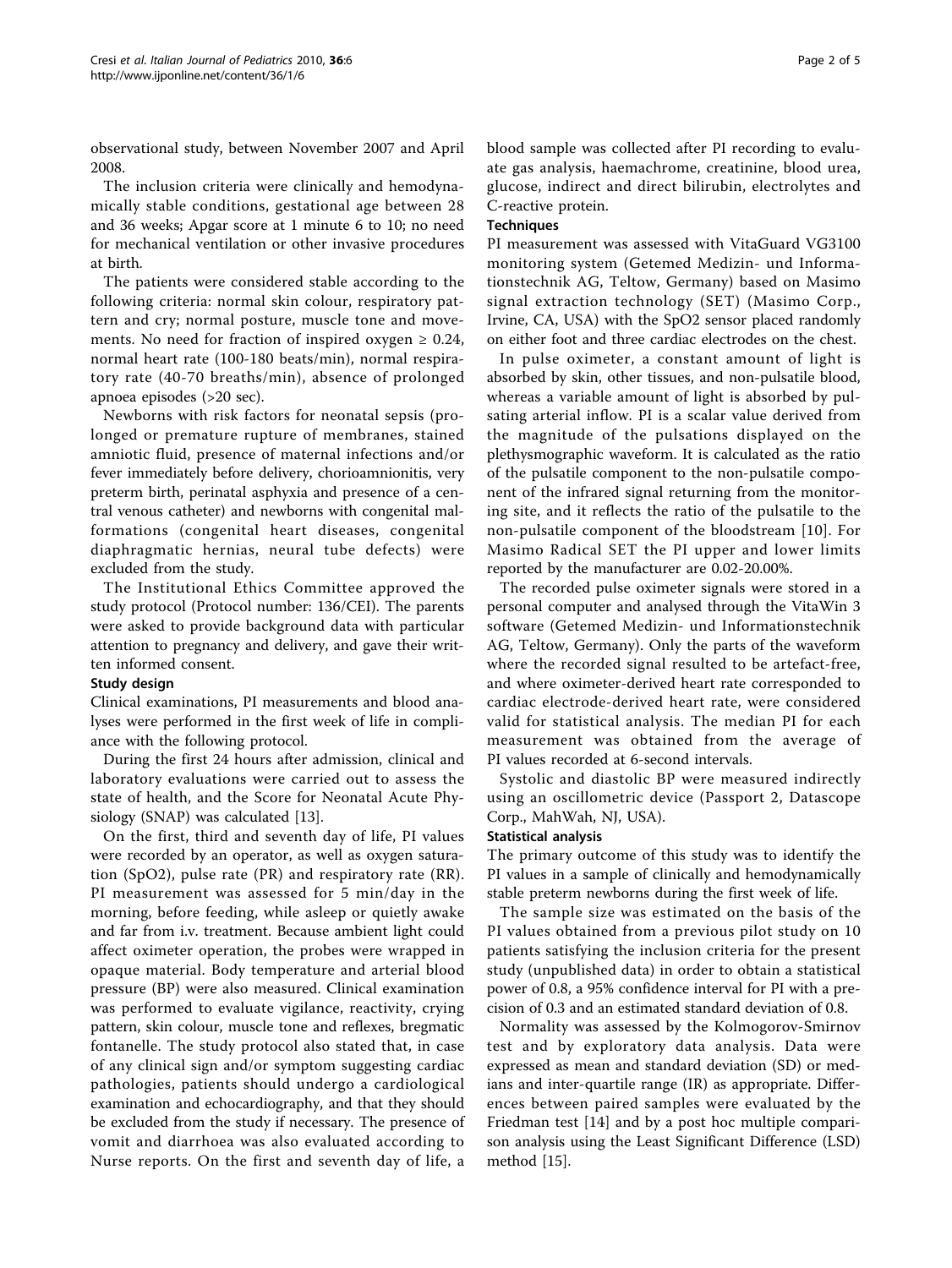Ninety-five percent confidence intervals for median PI values were calculated with a bootstrap procedure with 10,000 replications. All statistical calculations were performed using commercially available software: Resampling Procedures Version 1.3 (Department of Psychology, University of Vermont, Burlington, VT) for the bootstrap of the medians and SPSS for Windows, Version 15, (copyright SPSS Inc., Chicago, IL, U.S.A.). All statistical tests were two-tailed and P values < 0.05 were considered significant.

## Results

All the thirty preterm newborns enrolled (14 M, 16F) completed the trial. Table 1 gives an overview of their general characteristics. All patients had a normal SNAP score (score values  $< 10$ ) within the first 24 h after admission; they were thus classified as low severity illness newborns. Their clinical conditions, body temperature, blood pressure, blood and gas analyses and behaviour were normal in the first day of life and remained stable during all the study period. All patients had a progressive reduction in oxygen requirement. None of the patients showed evidence of cardiac pathologies and/or required blood transfusions or pharmacological treatments with cardiorespiratory or peripheral perfusion effects (i.e. xantine, diuretics, steroids, etc).

The median PI, PR, SpO2 and BP values were evaluated on day 1, 3 and 7; ninety-five percent confidence intervals for Median PI were illustrated in figure [1](#page-3-0).

The PI showed a growth trend with significant weight gain on day 3 and day 7 versus day 1, whereas no significant differences were observed between the third and the seventh day. A similar trend was found comparing the median PR values. There were no significant differences for RR, SpO2 (%) and BP (systolic/diastolic) values during the study period (table [2\)](#page-3-0).

### **Discussion**

This is the first observational longitudinal study to evaluate PI values during the first week of life in a sample of clinically and hemodynamically stable preterm newborns, with low risk of morbidity.

Our results showed age-related differences in peripheral PI recordings with a significant increase in the

Table 1 Baseline characteristics of the study population

| Study population characteristics | mean (SD)  |  |
|----------------------------------|------------|--|
| Gestational age (weeks)          | 32.5(2.1)  |  |
| Weight (g)                       | 1700 (401) |  |
| Length (cm)                      | 41.1(3.3)  |  |
| Head circumference (cm)          | 29.9(1.6)  |  |
| Apgar score at 1 minute          | 8(1)       |  |
| Apgar score at 5 minutes         | 9(1)       |  |

median PI value between the first and the third day of life, whereas there was no significant difference between the third and the seventh day.

The peripheral PI trend observed may reflect the physiological variability of the peripheral microvascular blood flow immediately after preterm birth and it could be related to the intrinsic hemodynamic adaptation which occurs in the first days of life. According to this hypothesis, a recent study of systemic blood flow in preterm newborns has pointed out the existence of a perfusion cycle in which low blood flow and high vascular resistance in the first 24 hours are followed by normalhigh flow and low resistance, presumably due to vasodilatation [[16](#page-4-0)].

Recently Granelli et al. have published reference values for peripheral PI in a very large sample of healthy newborns between 1 and 120 h of age [[12](#page-3-0)]. Peripheral PI values reported in their study were higher if compared to our data, suggesting that values lower than 0.70 could indicate illness. Our data suggest that physiological PI values in preterm newborns could be lower than in term newborns, thus the cut-off values for PI indicating morbidity should be reconsidered in preterms. Most patients, in fact, (70% on the first measurement, 83% on the second and 90% on the third) presented PI values higher than 0.70, but for some subjects (8, 4 and 2 respectively) PI values were lower than 0.70.

The two studies used different monitoring conditions, which might have affected the results. It is well known that the reliability, accuracy and clinical utility of pulse oximeter remain problematic under certain conditions, such as ambient light exposure, skin pigmentation, dyshemoglobinemia, low peripheral perfusion states and motion artefact [\[5](#page-3-0)]. Moreover, during the preliminary phases of our study, we observed that PI recordings were also influenced by the circadian rhythm, time from feeding, contemporary i.v. treatments, jaundice and sleep/wake state.

Pathological conditions such as neonatal sepsis, hypovolaemia and left-to-right shunting congenital heart diseases frequently occur in preterm neonates in the transitional period and can modify microvascular blood flow and cardiovascular adaptation in early neonatal life [[17](#page-4-0)-[19](#page-4-0)]. In order to exclude the presence of these conditions, which could affect peripheral PI, the state of health of our patients was monitored at the enrolment and during the study period through clinical examination, measurement of respiratory and cardiovascular parameters and blood analysis. Moreover, preterm newborns whose gestational age was lower than 28 weeks were not recruited in the present study; this is because very preterm newborns tend to be particularly unstable and often undergo invasive procedures (i.e. mechanical ventilation, CVC, surfactant, PN, etc) which might affect peripheral perfusion.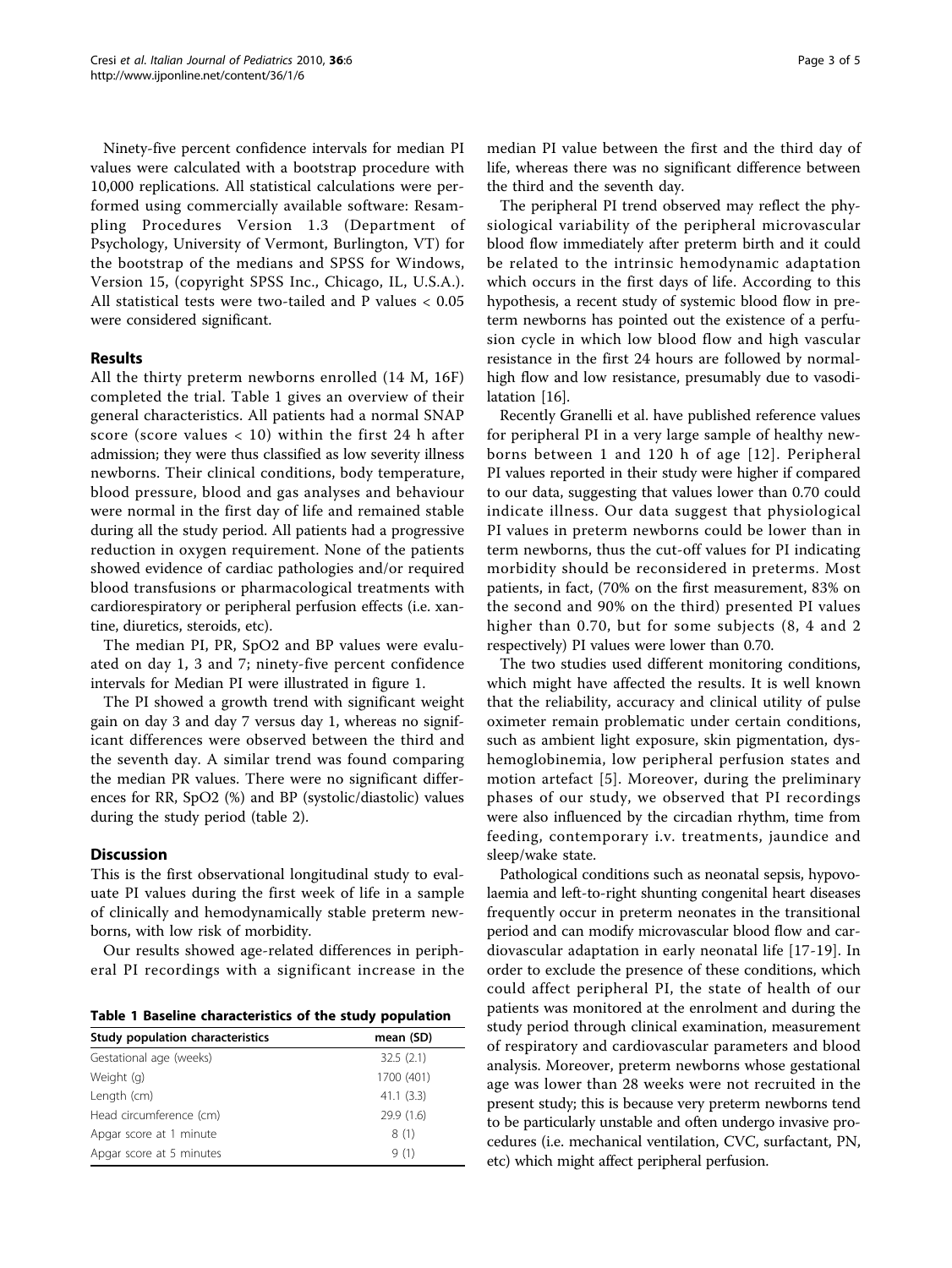<span id="page-3-0"></span>

Table 2 Median values (inter-quartile range) of PI, PR, RR, SpO2 and BP

| <b>Variables</b>       | First day    | Third day    | Seventh day  | p value* |
|------------------------|--------------|--------------|--------------|----------|
| PI                     | 0.9(0.6)     | 1.2(1.0)     | 1.3(0.9)     | < 0.001  |
| PR (beats/min.)        | 126.5 (14.6) | 137.4 (20.7) | 137.4 (16.7) | 0.001    |
| RR (breaths/min.)      | 42.0 (11.6)  | 40.1(6.9)    | 40.5(8.8)    | 0.889    |
| SpO2(%)                | 99.7 (1.0)   | 100.0 (0.6)  | 99.6 (1.4)   | 0.078    |
| systolic BP (mmHq)     | 53.5 (10.0)  | 55.0 (7.0)   | 56.5 (14.0)  | 0.722    |
| diastolic BP<br>(mmHq) | 36.0 (11.0)  | 37.0 (7.0)   | 38.0 (8.0)   | 0.845    |

\* Friedman test.

## Conclusions

Our results suggest that PI is an easily applicable, noninvasive method for monitoring early postnatal changes in peripheral perfusion in preterm infants. The PI trend observed suggests that its clinical application should take subject age and recording conditions into account. Further research on a larger sample of preterm newborns is needed to obtain reference PI values under standardized monitoring conditions, to identify specific gestational age-related cut-off values for illness and to test the role of PI monitoring critically ill neonates.

## List of abbreviations

BP: blood pressure; PI: perfusion index; PR: pulse rate; RR: respiratory rate; SNAP: score for neonatal acute physiology; SpO2: oxygen saturation.

#### Acknowledgements

The authors wish to express their sincere thanks to Erica Paracca who participated in the revision process.

#### Author details

<sup>1</sup>Neonatal Care Unit, Regina Margherita Children's Hospital, Department of Pediatrics, University of Turin, Italy. <sup>2</sup>Department of Pediatrics, University of Turin, Italy.

#### Authors' contributions

All the authors have participated in concept, design and revision of the manuscript and they have approved the final version as submitted.

#### Competing interests

The authors declare that they have no competing interests.

#### Received: 26 September 2009 Accepted: 18 January 2010 Published: 18 January 2010

#### References

- 1. Soltau TD, Carlo WA, Gee J, Gould J, Ambalavanan N: [Mortality and](http://www.ncbi.nlm.nih.gov/pubmed/18977953?dopt=Abstract) [Morbidity by month of birth of neonates admitted to an academic](http://www.ncbi.nlm.nih.gov/pubmed/18977953?dopt=Abstract) [neonatal intensive care unit.](http://www.ncbi.nlm.nih.gov/pubmed/18977953?dopt=Abstract) Pediatrics 2008, 122:e1048-1052.
- 2. Saiman L: [Strategies for prevention of nosocomial sepsis in the neonatal](http://www.ncbi.nlm.nih.gov/pubmed/16601486?dopt=Abstract) [intensive care unit.](http://www.ncbi.nlm.nih.gov/pubmed/16601486?dopt=Abstract) Curr Opin Pediatr 2006, 18:101-106.
- 3. Linde-Zwirble WT, Angus DC: [Severe sepsis epidemiology: sampling,](http://www.ncbi.nlm.nih.gov/pubmed/15312201?dopt=Abstract) [selection and society.](http://www.ncbi.nlm.nih.gov/pubmed/15312201?dopt=Abstract) Crit Care 2004, 8(4):222-226.
- 4. van Gestel A, Bakker J, Veraart CPWM, van Hout BA: Prevalence and incidence of severe sepsis in Dutch intensive care unit. Crit Care 2004, 8: R53-62.
- 5. Salyer JW: [Neonatal and pediatric pulse oximetry.](http://www.ncbi.nlm.nih.gov/pubmed/12667266?dopt=Abstract) Respir Care 2003, 48(4):386-396.
- 6. Lima AP, Beelen P, Bakker J: [Use of a peripheral perfusion index derived](http://www.ncbi.nlm.nih.gov/pubmed/12072670?dopt=Abstract) [from the pulse oximetry signal as a non-invasive indicator of perfusion.](http://www.ncbi.nlm.nih.gov/pubmed/12072670?dopt=Abstract) Crit Care Med 2002, 30:1210-1213.
- 7. Lima A, Bakker J: [Non invasive monitoring of peripheral perfusion.](http://www.ncbi.nlm.nih.gov/pubmed/16170543?dopt=Abstract) Intensive Care Med 2005, 31:1316-1326.
- 8. De Felice C, Latini G, Vacca P, Kopotic RJ: [The pulse oximeter perfusion](http://www.ncbi.nlm.nih.gov/pubmed/12297906?dopt=Abstract) [index as a predictor for high illness severity in neonates.](http://www.ncbi.nlm.nih.gov/pubmed/12297906?dopt=Abstract) Eur J Pediatr 2002, 161:561-562.
- 9. De Felice C, Del Vecchio A, Criscuolo M, Lozupone A, Parrini S, Latini G: [Early postnatal changes in the perfusion index in term newborns with](http://www.ncbi.nlm.nih.gov/pubmed/15863488?dopt=Abstract) [subclinical chorioamnionitis.](http://www.ncbi.nlm.nih.gov/pubmed/15863488?dopt=Abstract) Arch Dis Child Fetal Neonatal Ed 2005, 90: F411-414.
- 10. De Felice C, Goldstein MR, Parrini S, Verrotti A, Criscuolo M, Latini G: [Early](http://www.ncbi.nlm.nih.gov/pubmed/16474255?dopt=Abstract) [dynamic changes in pulse oximetry signals in preterm newborns with](http://www.ncbi.nlm.nih.gov/pubmed/16474255?dopt=Abstract) [histologic chorioamnionitis.](http://www.ncbi.nlm.nih.gov/pubmed/16474255?dopt=Abstract) Pediatr Crit Care Med 2006, 7(2):138-142.
- 11. De Felice C, Toti P, Parrini S, Del Vecchio A, Bagnoli F, Latini G, et al: Histologic chorioamnionitis and severity of illness in very low birth weight newborns. Pediatr Crit Care Med 2005, 5(3):298-302.
- 12. Granelli AW, Ostman-Smith I: Non invasive peripheral perfusion index as a possible tool for screening for critical left heart obstruction. Acta Pædiatrica 2007, 96:1455-1459.
- 13. Richardson DK, Gray JE, McCormick MC, Workman K, Goldman DA: [Score](http://www.ncbi.nlm.nih.gov/pubmed/8441569?dopt=Abstract) [for neonatal acute Physiology: a physiologic severity index for neonatal](http://www.ncbi.nlm.nih.gov/pubmed/8441569?dopt=Abstract) [intensive care.](http://www.ncbi.nlm.nih.gov/pubmed/8441569?dopt=Abstract) Pediatrics 1993, 91:617-623.
- 14. Koch GG: [The use of non-parametric methods in the statistical analysis](http://www.ncbi.nlm.nih.gov/pubmed/5437356?dopt=Abstract) [of a complex split plot experiment.](http://www.ncbi.nlm.nih.gov/pubmed/5437356?dopt=Abstract) Biometrics 1970, 26:105-128.